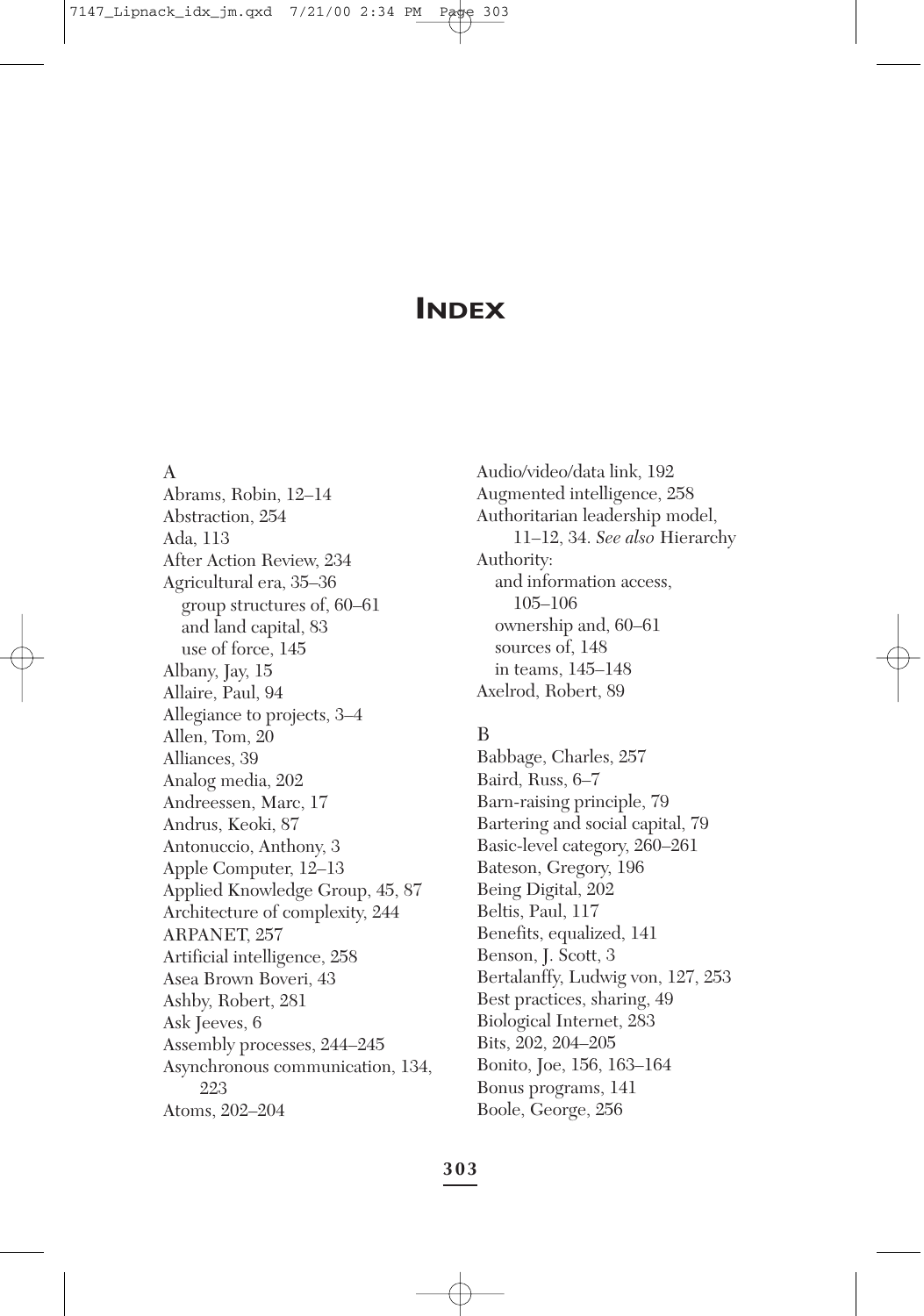Boston versus Silicon Valley, building social capital, 90–91 Botts, Tom, 12, 31, 33, 171 Brainstorming, 253 Brand, Stewart, 164, 295n. 3 Brown, Harry, 43–44, 91 Buckman, Bob, 48–49, 51–52, 54 Buckman, Steve, 52 Buckman Laboratories International, Inc., 19, 47–48 business model, 52 code of ethics, 87 cross-organizational teams at, 63–64 distributed teams at, 63 founding of, 289n. 1 K'Netix, 49–51 membership privileges, 107 online conversations, 133 online learning centers, 52–53 virtual teams of, 62 Buesseler, Peter, 277–278 Bulab Holdings, Inc., 48 Bureaucracy, 36, 38–39, 42, 164 in horizontal organizations, 143 in Industrial Age, 61 in Information Age, 45 use of laws, 146–147 Business systems model, 249–250

### $\overline{C}$

Cairncross, Frances, 6 Calendars, coordinating, 242–243 Calendar time, 134 Calypso Project, 112–113 Campbell, Andy, 87, 167 Camps as an organizing tool, 60, 181–183 Capital. *See also* Social capital types of, 82–83 virtual, 84 Capitalism, emergence of, 60

Carlyle, Thomas, 164 Carroll, Phil, 11, 29–30 Categories, origin of, 265 CEO view, 171–173 CERN (Conseil Européen pour la Recherche Nucleaire), 17 Chambers, John, 99 Change, xxiii–xxv, 245–247 Charters, 141 Chat sessions, 133 Chemdex, 12–14 Cisco Systems, 99 Civic culture, 75, 77 Coaching for connectivity, 50 Co-CEOs, 44 Code of ethics, 87 Cognitive concepts, online, 267–268 Cognitive models, 262–263 Coleman, James, 86 Collaboration: through cooperation, 219 in horizontal organizations, 144 proximity of, 19–20 Colocated teams, 67 Common documents, 113 Commons, misuse of, 80 Communication, 208–210. *See also* Links asynchronous, 134, 223 consistency of, 10–11 global, 194 within groups, 56–57, 266 history of, 196–199 horizontal, 143 via one- or two-way media, 198 open paths of, 282 speed of, 54–55 styles of, 102 synchronous, 133, 223, 232 tools for, 195–196 videoconferencing, 13 for virtual teams, 4, 158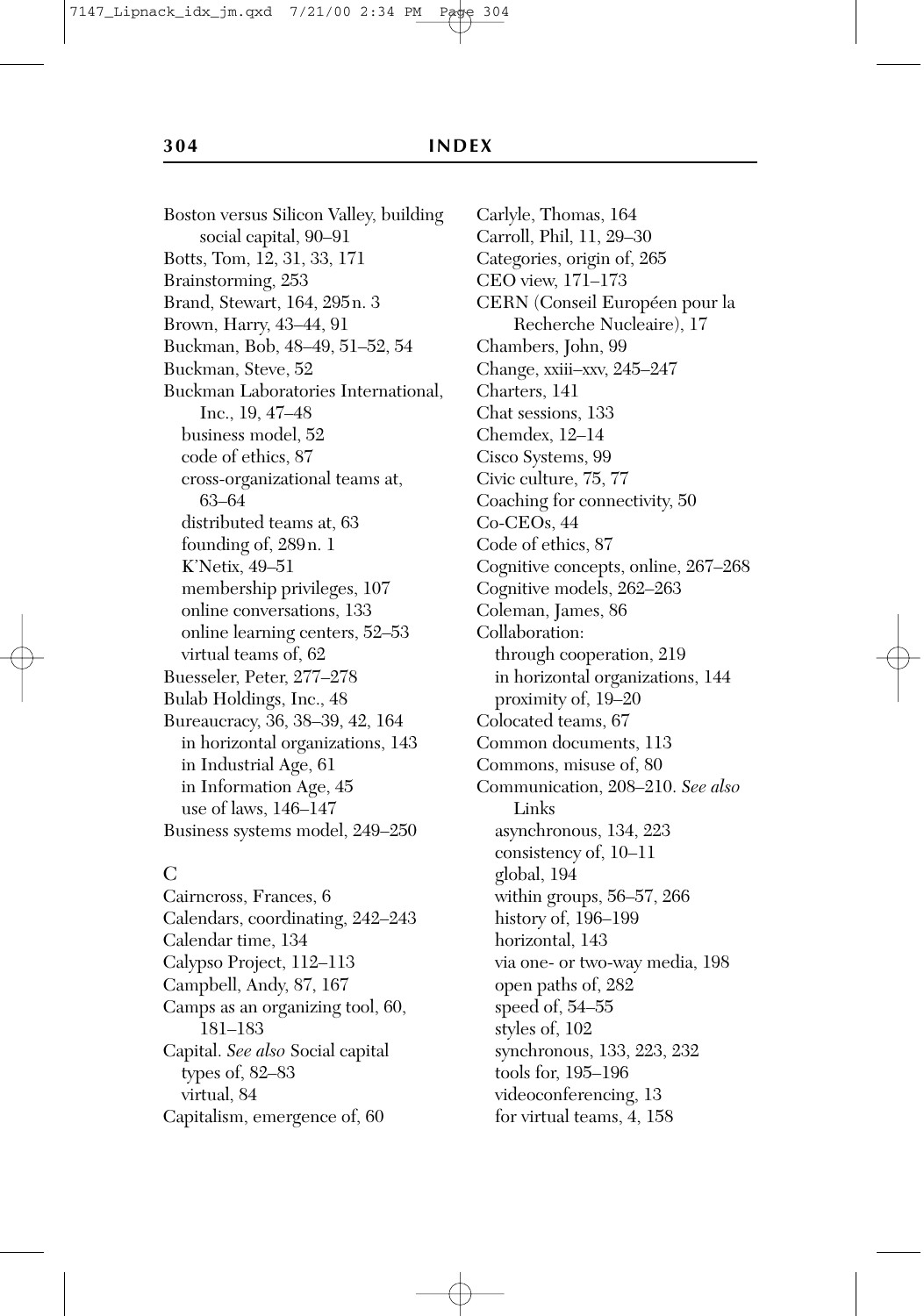Communication breakdowns, xxvii, 7 Communications Media Palette, 198–199 Community, strength in, 88, 112–113 Community skills, 83. *See also* Social capital Compatibility, 149–151 Competition, xxiv, 89, 150–151, 219 Competitive advantage: and speed of communication, 55 with virtual teams, 22–23 Competitors: cooperating with, 89 partnering with, 43–44 Complexity, 245–247 measuring, 247–248 reducing, 243 of systems, 281 CompuServe, 51 Computers, emergence of, 204 Concept-international, 3 Concepts and the cognitive model, 262–263 Conceptual perception, 15 Conference calls, 4, 133, 203 Conferencing systems, 258–259 Conflicts, resolving, 248 Connecting globally, 187–189 Connectivity, 46 Conor, Daryl, 166 Consensus, 132 Consistency across divisions, 9–10 Consultants, 52 Containers, 261–262 Context Institute, 286n. 1 Continuous improvement cycle, 142 Conversations: across boundaries, 209–210 maps of, 230–231 Cooperation, xxiv, 88–89, 149 benefits of, 150 for collaboration, 219

future-oriented, 79 for goal setting, 241 and independence, 170–171 motivation for, 151 in networks, 81 and privacy, 108 tough cooperation, 89–90 Co-opetition, defined, 88 Corporate hearths, 109 Costs, reducing, 22 Course correction, 227 Covey, Stephen, 136 Credit, invention of, 72–73 Crises, 280 Cross-functional groups, 64 Cross-organizational teams, 63–64, 66 Cultural barriers, 66–67 Culture, 14 changing, 11, 50 and Span of Influence, 54–55 and technology use, 53–54 Customer problems: awareness of, 98–99 resolving, 95–99 Cyber frontier, 277 Cyberspace, 17 Cyber-space-time, 252 Cycle time, reducing, 22

# D

DARPANET, 113 Deadlines, 237 Dean, Joshua, 168 *Death of Distance*, *The* (Cairncross), 6 Deavenport, Ernest, 132, 139, 143 Decentralized government, 73–74 Decision making, organizational, 30 Deliver phase, 125, 130 Delphi, 258 Deming, W. Edwards, 236, 249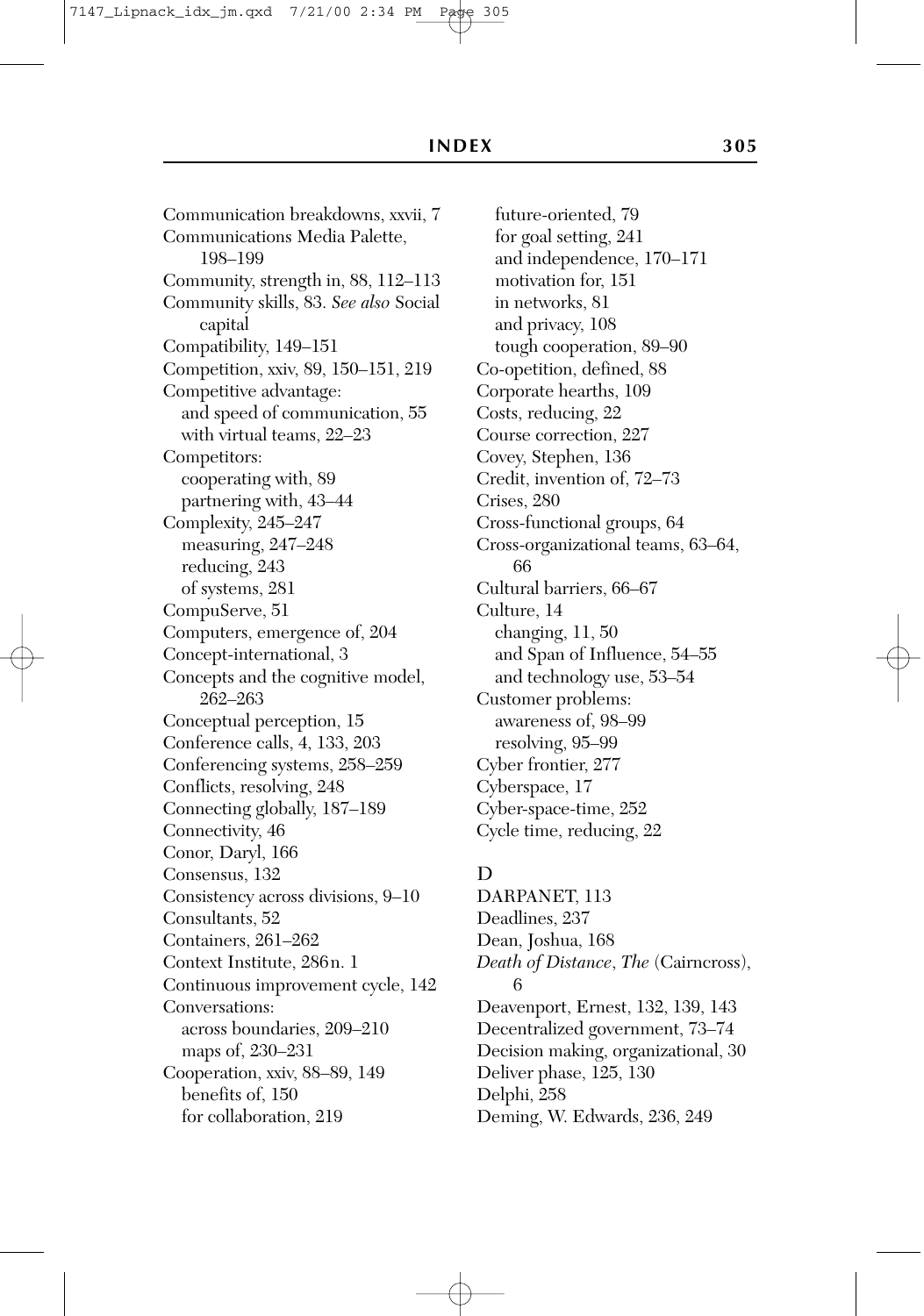*Democracy in America* (de Tocqueville), 77 Denmark, company networking in, 74 Deployment flowcharting, 236 Design, 244–245 Details, of purpose, 158–159 Deutsch, Morton, 149 Digital divide, 281 Digital Equipment Corporation, 298n. 15 Calypso Project, 112–113 cross-boundary team at, 115–117, 119–120 Process Room, 121–122 product planning process, 118–122 understanding of product development, 117–118 Digital media, 205 distribution speed, 206 memory capabilities, 206–207 reprocessing capabilities, 207 Digital products, 111 Digital reality, 16 Distance problem, solving, 23–24, 63 Distributed teams, 63, 66 Diversity, 148, 163–164, 281–282 Divisions, consistency across, 9–10 Downsizing, 29 Downtime, traditional, 194 Drucker, Peter, 147 Dubos, Rene, 289n. 8 Dyads, 180–181

### E

Eastman, George, 137–138 Eastman Chemical Company, 87, 138 Major Improvement Opportunities, 142

networked structure, 138–139 organization of, 143–145 purpose-infused culture, 142–143 Quality Management Process, 141 quality philosophy, 140–141 vision of, 153 Eastman Kodak Company, 138 EBC Industries, 43 Economic development, futureoriented, 79 EDS, 123 Education. *See also* Training anytime delivery of, 52–53 Education Development Center, 293n. 14 e-Experience Strategy Team, 228–234 Einstein, Albert, 252 Electronic body language, 87 Electronic Information Exchange System (EIES), xxvii Electronic media: distribution speed, 203 and sense of place, 103 Ellis, Sheldon, 52–53 E-mail, 102, 194, 205, 234 Emilia-Romagna, 73–75 innovation in, 82 networks in, 75, 77 social capital, 78–80 Engelbart, Doug, 17–18, 257–258 ENIAC, 28, 204, 257 Equality, 281 Equilon, 6 Equiva Services, 6 Ernst & Young International: travel expenditures, 4 videoconferencing, 133 Estrin, Judith, 99 eSun, 8–11 Evangelists, networking, 167 Evans, John, 281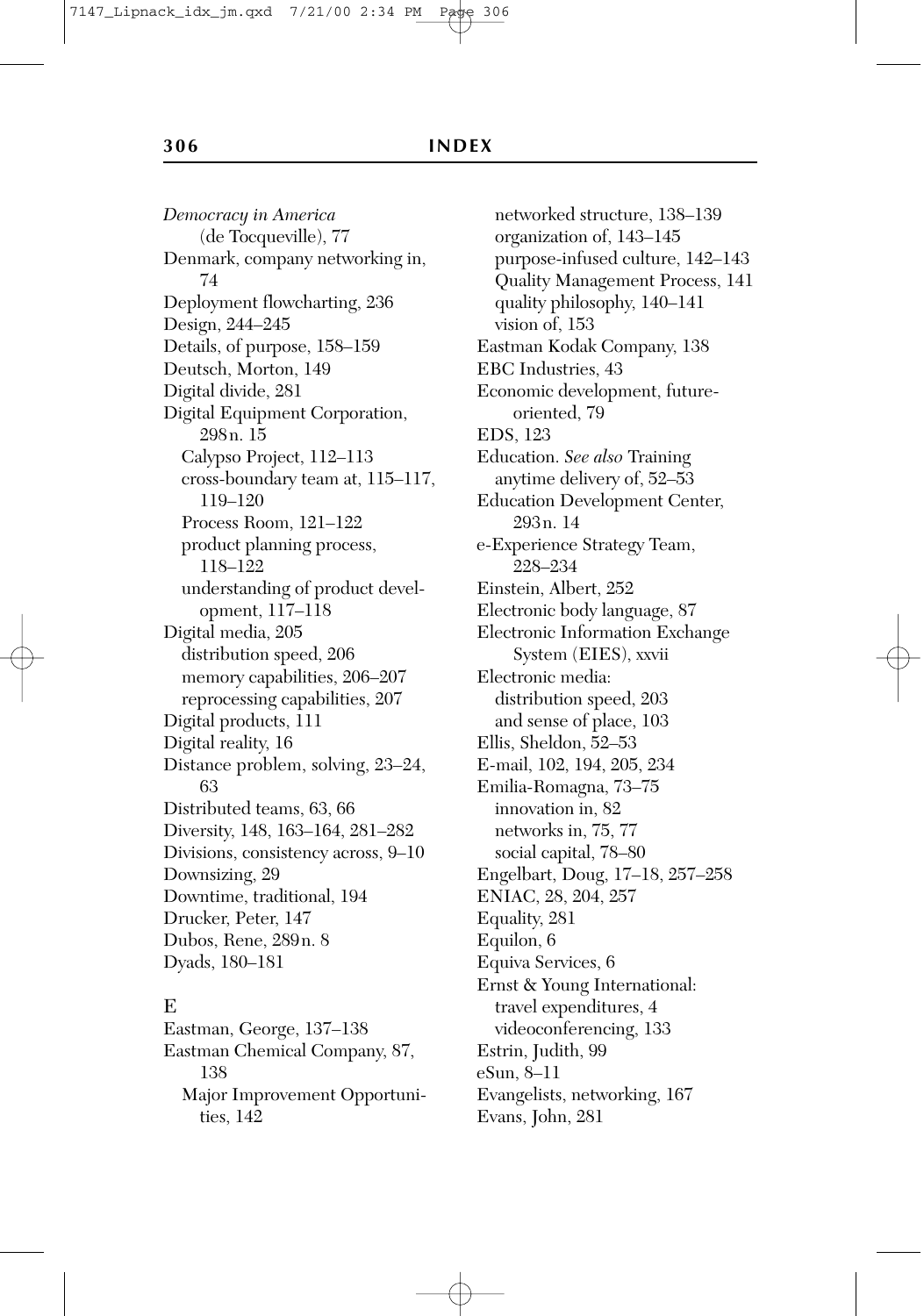Executives. *See also* Senior management CEO view, 171–173 challenges of, 108–109 and team participation, 61 Expertise, defining, 179

#### F

Face-to-face interactions, 4, 18, 46, 131–132, 139, 163, 213, 223 Fagerquist, Ulf, 117 Fagrelius, Susan, 278 Families, 59–61 Federal Express, 45 Feedback mechanisms, 128 Fictive kinships, 60 File exchange, 205 Fire departments, 40–41, 46 First Community Bank, 63 Flaherty, Julie, 3 Flexible business network, 73–75 Flight, phases of, 123–125 Fluor Corporation, 11 Force, to reinforce authority, 145–146 Forums, 51 Fourth World Congress on Women, 110 Frontiers, 277 Fuller, Buckminster, 57

#### G

Galvin, Chris, 194 Game theory, 80–81, 89–90 Gantt charts, 135 General Electric, critical capabilities study, 6–7 Generation gap, bridging, 14–15 Gensler Consulting, 109 Georges Bank, 80 Gerlach, Luther, 176 Gilman, Al, 166, 169

Gilman, Robert, 166 Gilmore, Merle, 190 Globalization of business, 34–35 Goal interdependency, 149–151 Goals, 153, 156, 237 cascading, 156–157 cooperative, 241 display of, 229–230 member involvement with, 221–222 setting, 217–219 Goerl, Vincette, 166 Goffigon, Loree, 109 Goffman, Erving, 103–104, 173 Gore, Al, 166 Gore, Wilbert, 183 Governments: civic characteristics, 75, 77 good government, 74–75 reinventing, 164–169 Granovetter, Mark, 282 Graphics facilitators, 69 Great Plains Partnership (GPP), 277–278, 300n. 4 Greenberg, Meta, 105 Group memory, 267–268 Group reality, 265–268 Groups. *See also* Small groups definition of, 55–56 membership privileges of, 103–104 statement of purpose, 116 trust within, 69–70 Group thinking, 259–265 Growney, Bob, 194 Growth process, 125–129 GSM, 193, 298n. 11

### H

Handbook, for team, 237–238 Harris, Reuben, 48, 176–177, 289n. 3 Headquarters-field relationship, 63, 65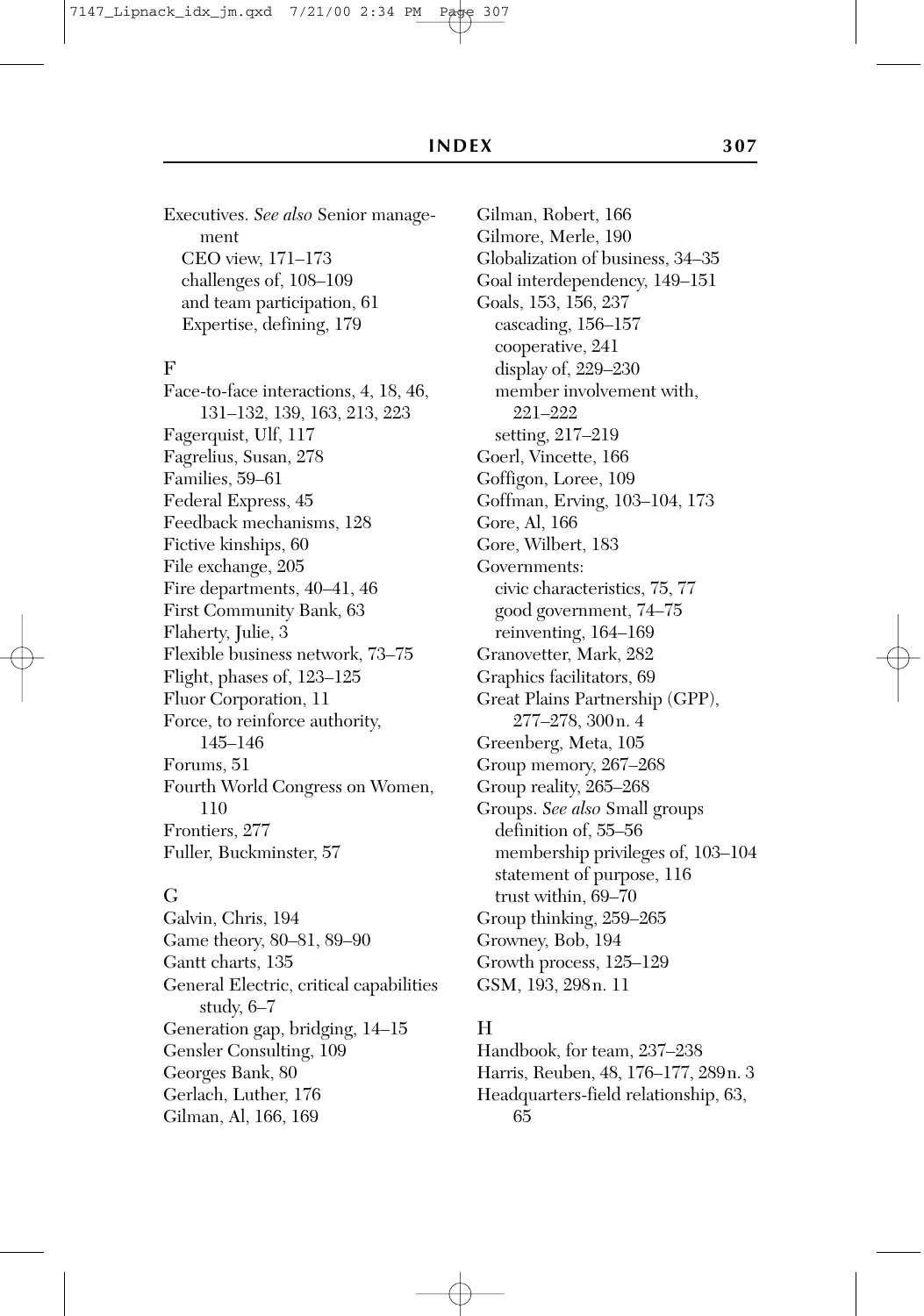Heisenberg uncertainty principle, 271 Hewlett-Packard, 12 Hierarchical-authoritarian business model, 11–12, 30 Hierarchy, 35–38, 42, 172 in horizontal organizations, 143, 145 and information access, 105–106, 108 in Information Age, 44–45 invention of, 60–61 to reduce complexity, 243–247 Hierarchy ruler, 247–248 Hiltz, Starr Roxanne, 258–259 Hine, Virginia, 176 Historical ages, 35–36 Hoff, Ed, 98 Holons, 172, 251, 296n. 18, 298n. 2 Home-based sites, 98 Horizontal relationships, 75, 77–79 Howland, Michael, 87 Human capital, 82, 84 Hutsell, Will, 140–141, 158 Hypertext, 17–18 HyperText Markup Language (HTML), 17 HyperText Transfer Protocol (HTTP), 17

### I

Implementation, 75 Independence, xxiv, 150 and cooperation, 170–171 motivation for, 151 strengthening, 174–175 Independent contractors, 6 Industrial Age, 27–28, 36, 38–39, 61 Information: access to, 102–103 freedom of, 295n. 3 as knowledge capital, 83

place for, 234–235 privacy of, 106–107 sharing in process rooms, 114 Information Age: arrival of, 27–28 small groups in, 61 stages of, 202 transition to, 35–36 Infrastructure, for virtual teams, 102 Innovation, 22, 81–82, 228 *In Search of Excellence* (Peters and Waterman), 48 Intelligence, theories on, 258 Intelligent life, search for, 275–277 Interaction, 199, 237 boundary-crossing, 242 in groups, 56 information flow for, 104 mapping and tracking, 210 parallel-process, 105 Interactivity, 205, 208–209 Interdependence, xxiv, 57, 112 International Centre for Integrated Mountain Development (ICI-MOD), 187–188 Internet: access to, 50 biological, 283 connecting power of, 188 global map of, 2 growth of, 5 impact of, 39 use statistics, 286n. 4, 287n. 14 Internet Age work: drivers of, 1 shapeshifters, 2–8 Internet telephony, 205 Interviewing, 13–14 *Investigation of the Laws of Thought, An* (Boole), 256 Isolation, social, 131 Isomorphy, 253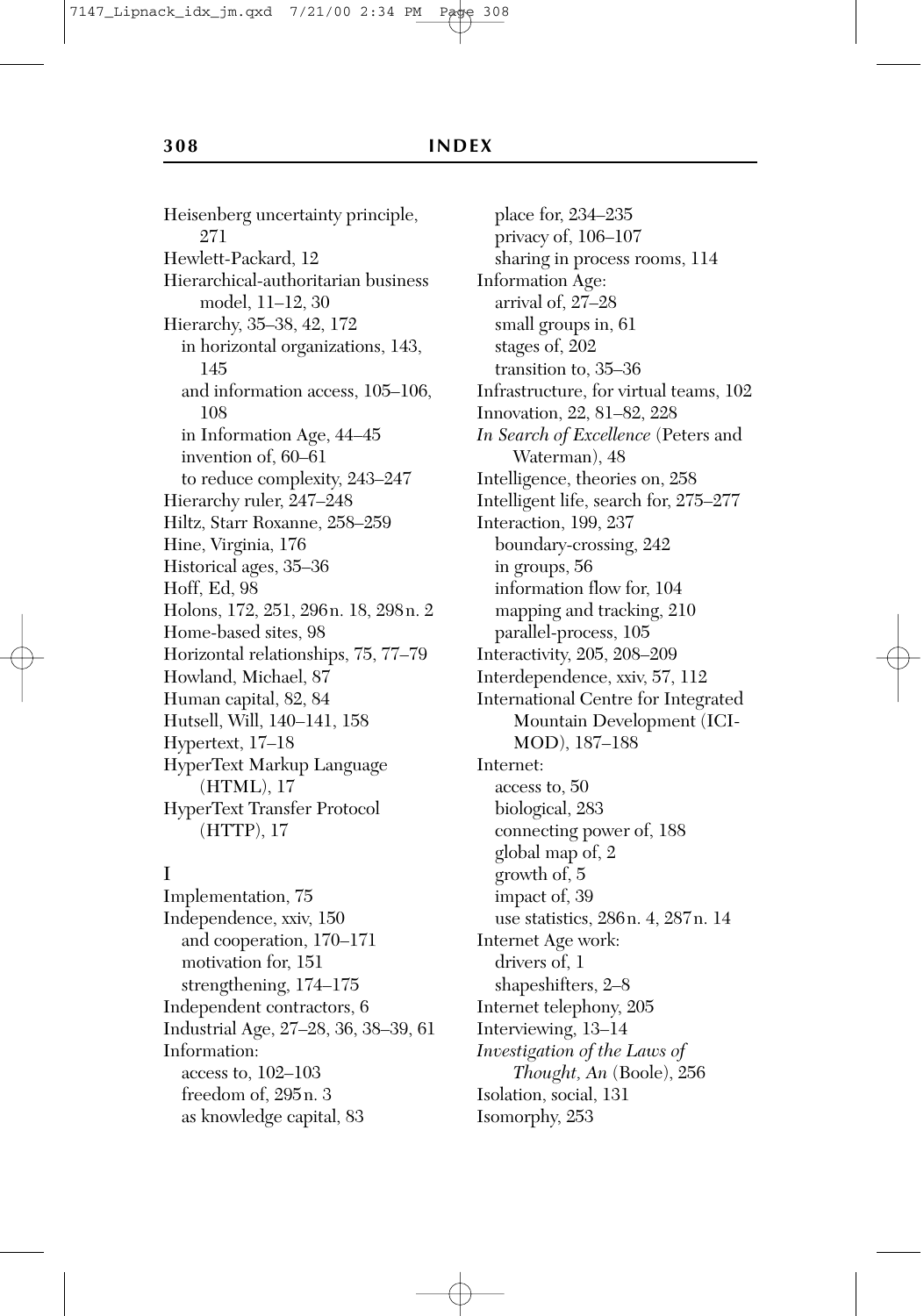#### Italy:

decentralization of, 74 Emilia-Romagna, 73–75, 77–80 institutional performance of regions, 74–76 organizational design of, 71–73

# J

Janus leaders, 171–172 Jarvenppa, Sirkka, 113 Java, 95 Joines, Robert, 144–145 Joint ventures, 39 Joint Venture Silicon Valley Network, 292n. 24 Juran, Joseph, 166

### K

Kahn, Ed, 33 Karlsson, Steve, 170–171 Kelly, Kevin, 189 Kimball, Lisa, xxvi Knoll, Kathleen, 113 Knowledge: power of, 147–148 sharing, 49, 51, 83 Knowledge capital, 83–84 Koestler, Arthur, 172 Koskiniemi, Mark, 54 !Kung, 130–131, 176

#### $L$

Land capital, 83 Landing phase of flight, 124 Landmark Graphics, 29 Language, evolving nature of, 57 Language barriers, 66–67 Launch, of teams, 124–125 keys to success, 213 launch needs, 212–213 steps to, 212, 214–224 Launch Group, The, 87

Launch phase, 129 Lawmaking, 74 Law of Requisite Variety, 281 Lawrence, John, 110, 277 Leaders, 175–179, 251 of new business, 11–12 roles of, 108, 176–178 Leadership, 237 distributed, 176 participatory, 44 shared, 33, 241 single-pointed, 177 task-based, 222 Learning, 271–272 distributed, 54 as knowledge capital, 83 leveraging, 22 Lesner, Diane, 191 Levitt, Ted, 153 Licklider, Joseph, 257 Life-cycle process, 125–130, 237, 243, 266 Lindahl, Göran, 43 Links, 24, 42–43, 208, 237, 241–242, 266. *See also* Communication abundance and variety of, 255–256 hyperlinks, 207 importance of, 39–40 increase in, 188–189 innovations in, 192–194 meshing, 270–271 technology for, 191–192 time-disconnected, 194 and trust, 279 Links wall, 230, 233, 270–271 Linstone, Harold, 258 Linux, 113 Local groups, 182–183 Logic, 256 Logistic growth curves, 127 Lovelace, Ada, 257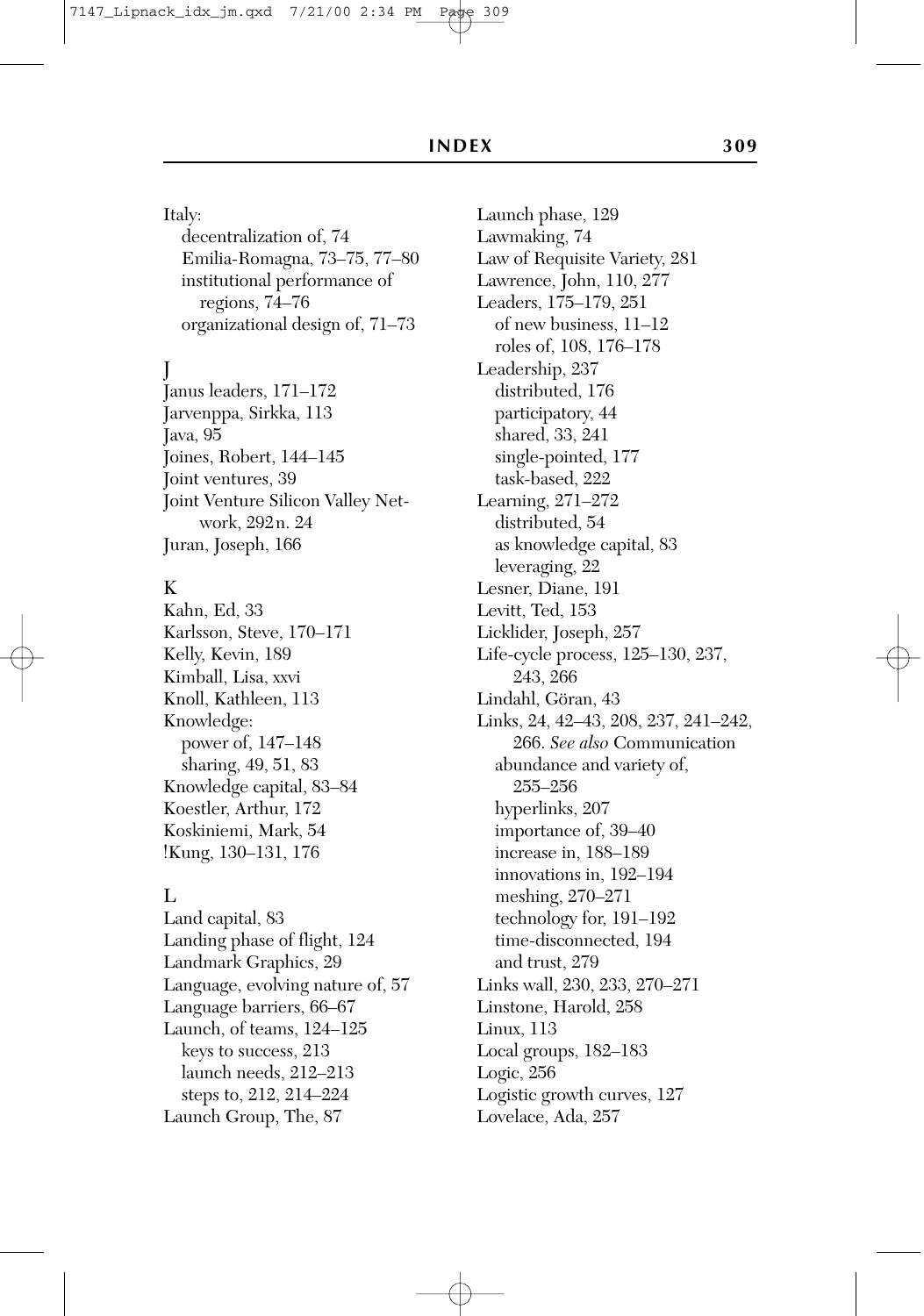Lukensmeyer, Carolyn, 167 Lycos, 6 Lycos Clubs, 3 Lynch, Jim, 95, 97

#### M

Machine capital, 83 Macintosh, 204 Major Improvement Opportunities (MIOs), 142 *Making Democracy Work: Civic Traditions in Modern Italy* (Putnam), 74 Management: consensus-style, 139 as driving force for team projects, 98 Man-artifact interface, 258 Matrix, 205 McCarthy, Jim, 163 McEvoy, John, 94, 97–98 McKinnell, Hank, 6, 70, 156, 162–163 McLuhan, Marshall, 103, 196, 202 McNealy, Scott, 8–9, 94–96, 99 McQuillen, Bill, 32 Media, 208, 237, 242 choosing, 222–224 one-way and two-way, 198 protocols on, 224 for specific purposes, 209 through the historical ages, 196–202 Meetings, virtual, 232 Members, of groups, 56. *See also* Team members Memory of communication, 199 Mental models: displaying, 158–159 sharing, 253 Metamessage, 196 Metcalf, Marion, 165–169 Metonymy, 262

Me/we paradox, 170–173 Meyrowitz, Joshua, 93, 103 Micromanagement, 45 Milestones, setting, 216–217, 237 Mind metaphors, 256 Mission statements, 141, 153, 215–216 Mistrust, costs of, 79, 85–86, 280 Mosaic, 17 Motiva, 6 Motivation, 151–152 Motivational problems, 7 Motorola, 19, 189 communications research, 195 communication system, 190–191 teams model, 94–95 technological products of, 190 Worm Hole, 192–193 Mutual-aid groups, 71–72

# N

National Performance Review, 165–168 Navickas, Leon, 85 Negroponte, Nicholas, 202 Neighborhood, global, 2–5 Nelson, Ted, 17–18 NetAge, 85 NetResults, 167–168 Network Age, 39–40 connections in, 189 social capital, 70 Networked community, 31–32 *Network Nation*, *The* (Turoff and Hiltz), 258–259 Networks, 39–43, 81, 167, 257 company-wide participation in, 51 concept of, 115 context of, 278–279 diversity of functional parts, 43 emergence of, 36, 204 guidelines for, 33–34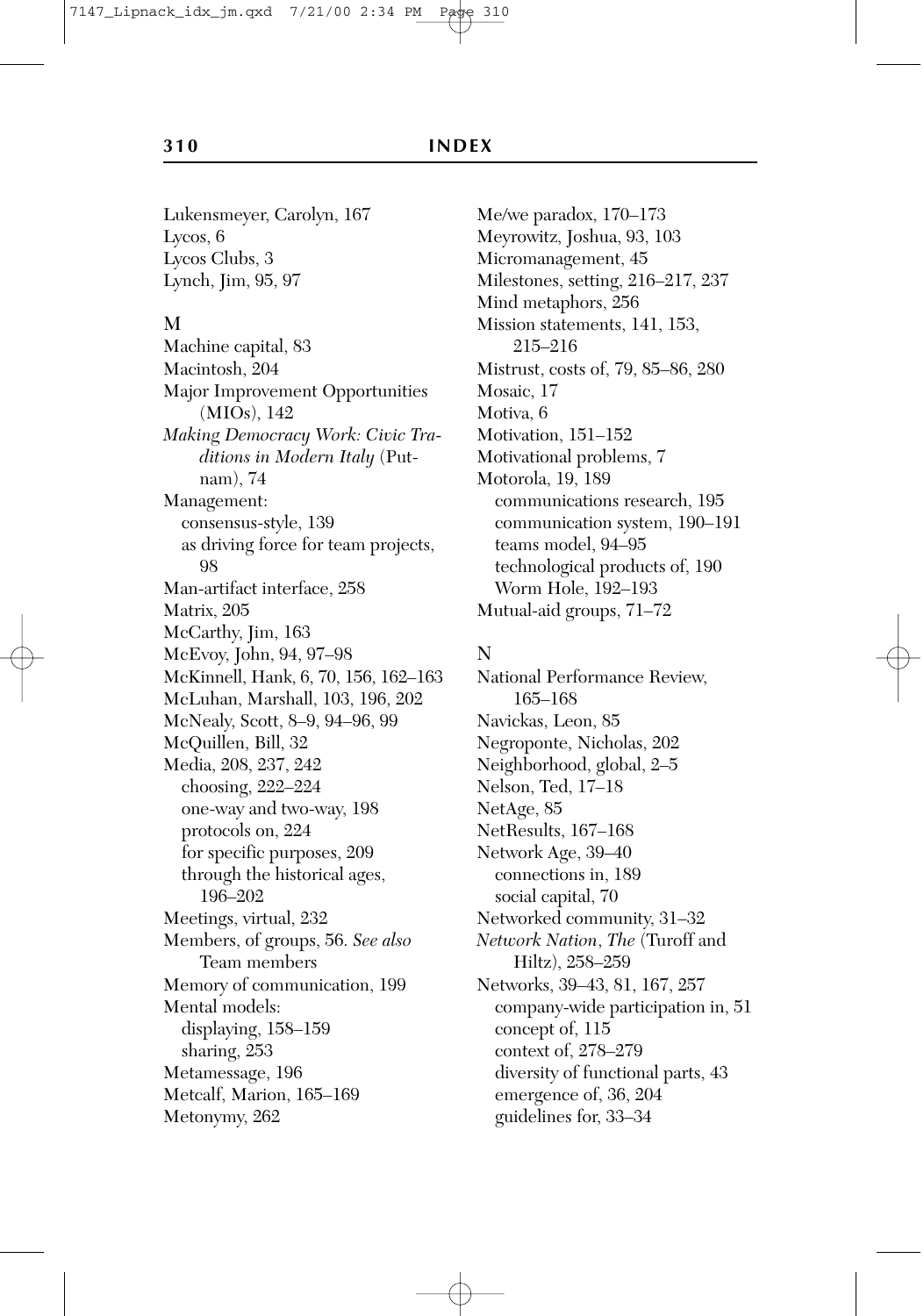hierarchical nature of, 246–247 incorporation of preceding organizational features, 58–59 leaderful, 33 relationships in, 252 of small businesses, 73–75 as systems, 250 New business environment: generation gap in, 14–15 leaders, 11–12 pace of business, 12–14 Nodes, holons as, 172 Nomadic era, 35 charisma and tradition in, 145 family groups, 59–60 group size, 181–182 Nonkin affinity networks, 60 *No Sense of Place* (Meyrowitz), 93, 103

### $\Omega$

Oil industry, teamwork within, 28–29 Olsen, Ken, 123 Online collaboration, 4 Online environment, group memory on, 267 Online learning centers, 52 Oral communication, 197, 199–200 Organization, 61, 240–243 Organizational boundaries, working across, 20–21 Organizational charts, 263–264 Organizational design, xxiv, xxv Organizational models, 35–36, 46 Organizational structure, 35–43, 155–157, 174 Organizations: assessment process, 142–143 descriptive metaphors for, 255–256 layers of, 42 levels of, 246–247

Ormiston, Al, 9–11 Ownership, power of, 60, 146

### P

Pace of business, 12–14 PageWriter 2000, 191 Palm Computing, 12 Paradigm shift, Information Age, 27–28 Paragon Biomedical, 109 Parker, Glenn, 177 Partnerships, 39 Passive-aggressive behavior, 86–87 Password-protected sites, 18 Pattern language, 243–249 Patterns of thinking, 261–262 Paul, Gordon, 165 Pellegrin, Jean-Pierre, 73 People, 24, 35, 237, 241. *See also* Team members connections between, 48 cultural and language barriers, 66–67 demographics of, 163–164 as dimension of group reality, 265–267 as human capital, 82 knowledge capital among, 84 networking, 49 organization and ecologies of, 7–8 People networks, 167–169 People-purpose-links-time model, 115 People wall, 230, 269–270 Peredo, Edson, 53–54 Performance, organizational: bonuses tied to, 141 improvements with teams, 22 and team size, 297n. 28 Performance appraisals, 141 Perform phase, 124–125, 129 Persisting lifelong networks, 182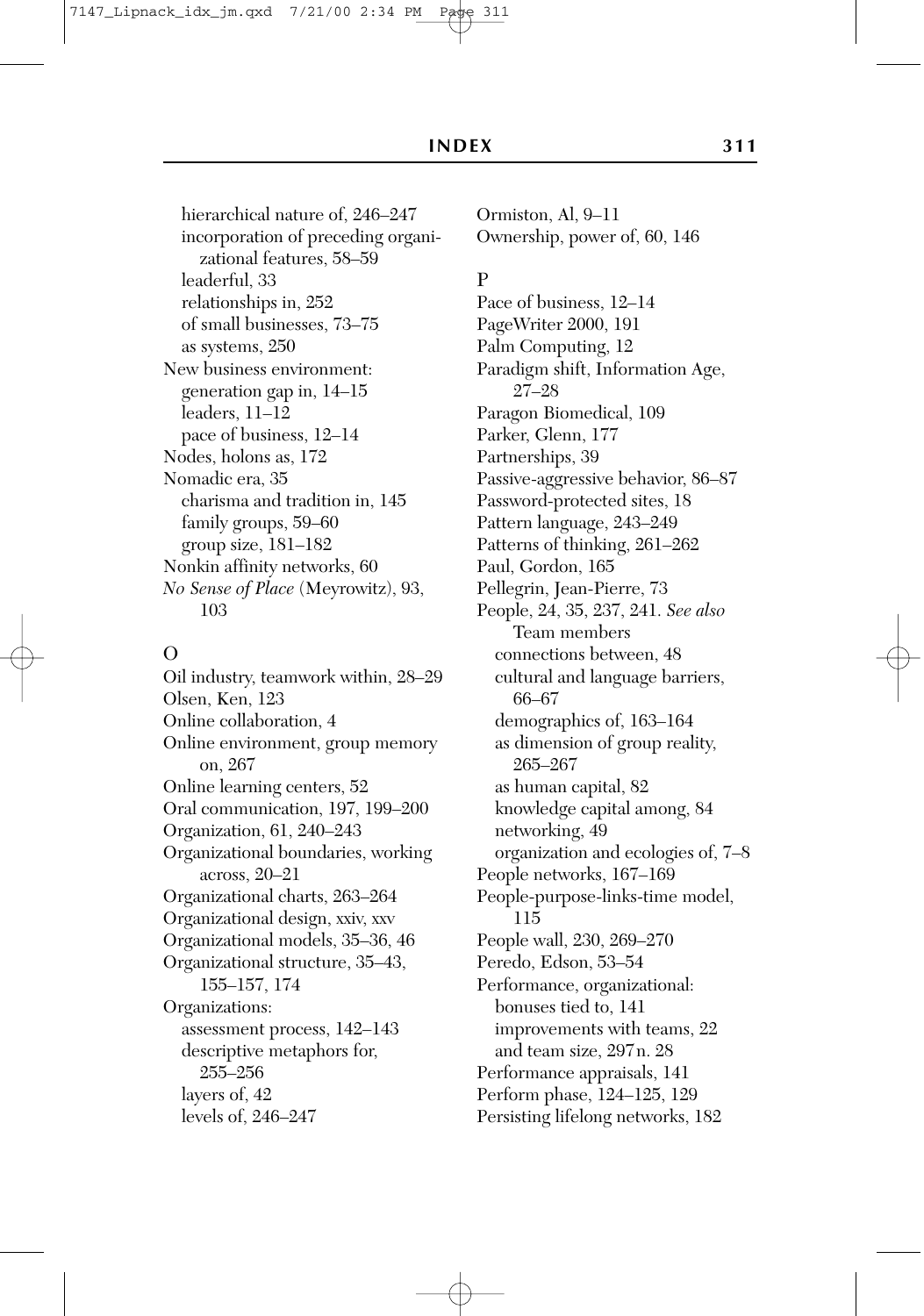#### **312 INDEX**

Peters, Tom, 48, 166 Pfizer Pharmaceuticals Group: cross-company collaboration of, 6 goals of, 156 people of, 162 virtual teams of, 163 Phase time, defined, 135–136 Piepers, Bart, 3 Pierce, Linda, 29, 32–35 Ping, 293n. 8 Place, 93, 268–271 online, 109–113 social effect of, 103–104 virtual teams and, 234–235 Planning, 142, 154–155, 211, 213, 236–237, 253 Poon, Daniel, 99–100 Portal page, 229, 269 Poverty, 280–281 Power, four ages of, 145–148 Preparation, importance of, 101–102, 118 Principles, applying, 243 Print media, 201–202 Privacy, 103, 106–107 and cooperation, 108 for executives, 108–109 Process, 74, 253 planning, 118–121 understanding, 117–118 Process flowchart, 231 Process places, 111 Process rooms, 114, 121–122 Process teams, 139 Process time, 135 Product database, 112 Product design, online, 112–113 Product places, 111 Product Room, 233 Projects: allegiance to, 3–4 tracking, 242–243

Project teams, 139 Proximity: comfort zones, 65 of team members, 19–20 Pull technology, 234 Purpose, 24, 145, 215–216, 237, 240–241, 250–251 authority of, 146 clear definition of, 141–142 costs of coordinating, 149 detailing, 158–159 discovering, 152–159 focusing on, 143 of groups, 266 and trust, 279 virtual expression of, 158 Purpose wall, 229–230, 233, 270 Push technology, 234 Putnam, Robert, 74, 86

# Q

Quality: at Eastman Chemical Company, 138–141 at Sun Microsystems, 94–95

# R

Rank, 105–106, 178–179 Rapoport, Anatol, 89 Real-time interaction, 65 Reasoning, investigation into, 256–259 Reciprocity, 79–80, 81, 88 Reece, Frank, 38 *Regional Advantage* (Saxenian), 90–91 Relationship matrix, 221–222 Relationships, 237, 251–252. *See also* Horizontal relationships benefits of, 85 building with technology, 53–54 in communication exchange, 208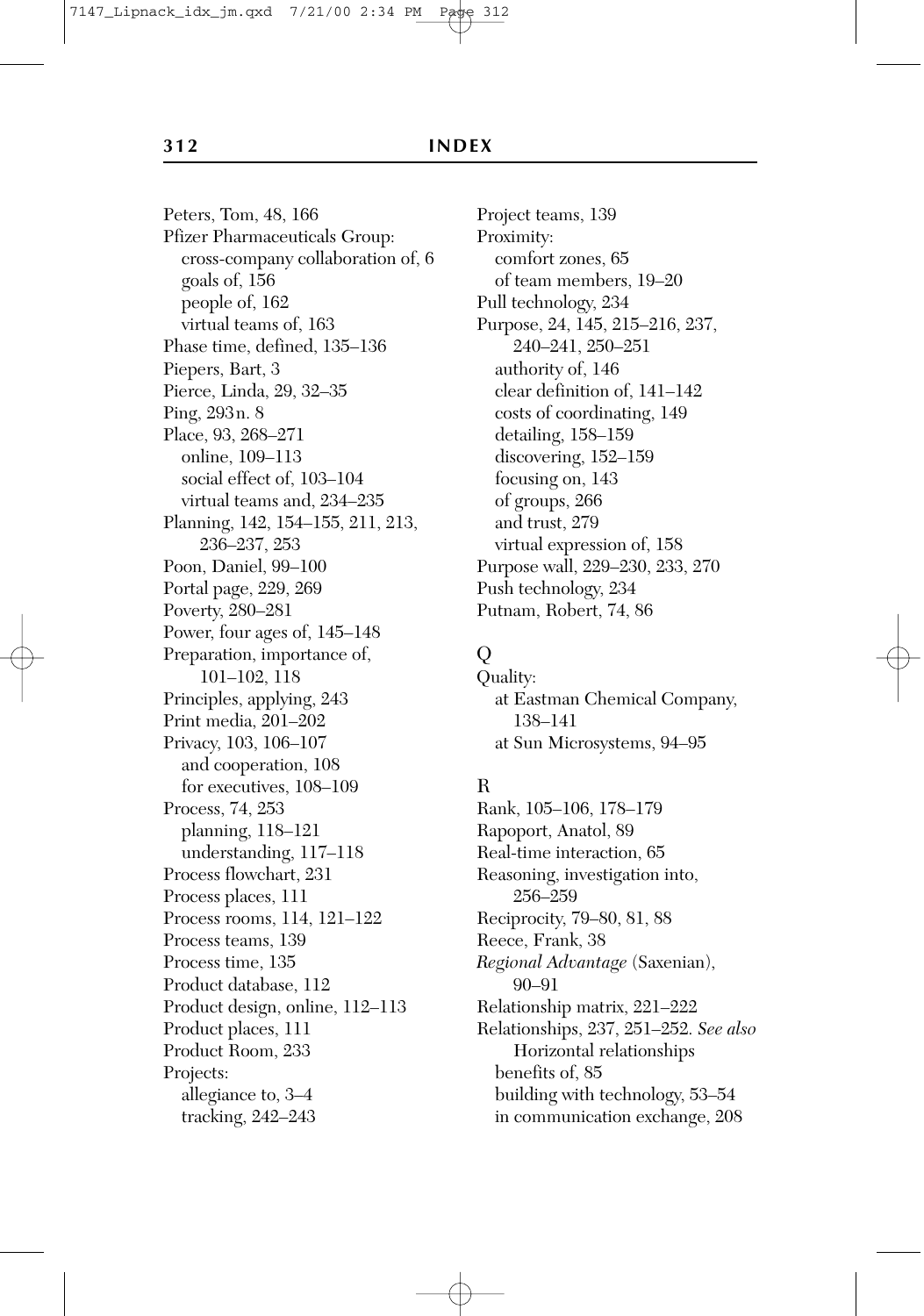establishing, 221–222 importance of, 39–40 influence through, 31 mistrust in, 79 patterns of, 271 and social capital, 78 trust in, 210, 242 Relocation, 64 Reorganization, 264 Results, 154–155, 216, 237, 241 Rheingold, Howard, xxvi, 188–189 Roberson, Dennis, 189–196 Rogers, Brahm, 230 Roles, 173–174 clarifying, 219 in cyberspace, 103–104 identity, 104 interdependence in, 175 new, 184 rank, 105–106 socialization, 104–105 universal, 176–178 Rule of law, 146 Rule of Two, 249

### S

SAPPI, 52 Saxenian, AnnaLee, 90–91 Schemas, 261–262 S curves, 127, 253 Security, for global communications, 194 Self-click meetings, 232 Senge, Peter, 128, 166, 288n. 32 Senior management: sponsorship of, 101 support from, 98 Servance, Chet, 31 SETI@home project, 275–277 Shapeshifters, 2–8 Shared-click meetings, 232 Shell Oil Company, 22, 28–35, 64

Shifts, effect on quality, 140 Sibbet, David, 69 Silicon Valley, culture of, 90–91 Simon, Herbert, 172, 244–245 Site, defined, 110 Six Sigma, 96 Slowing, as feedback mechanism, 128–130 Small groups, 35–37, 42. *See also* Teams characteristics of, 55–57 cognitive models, 263–265 collaboration among, 55 concrete experience of, 265 development process, 126–130 evolution of, 58 hierarchy structures, 37–38 identity of, 184 in Information Age, 61 leadership role in, 176–178 levels of, 180–185 research on, 290n. 8 self-learning of, 271–272 *versus* teams, 58 teams of teams, 183 thinking within, 259–265 through historical ages, 58–61 Smart teams, 253–254, 259–260 Smith, Fred, 94 Snyder, Jamie, 286n. 1 Social capital, 70, 78–80, 82–83, 279 creating, 85–91 crises with, 280 dynamic nature of, 280 and equality, 281 erosion of, 86 fragmentation of, 79 research on, 291n. 8 scaling up, 90–91 Social effect of physical place, 103–104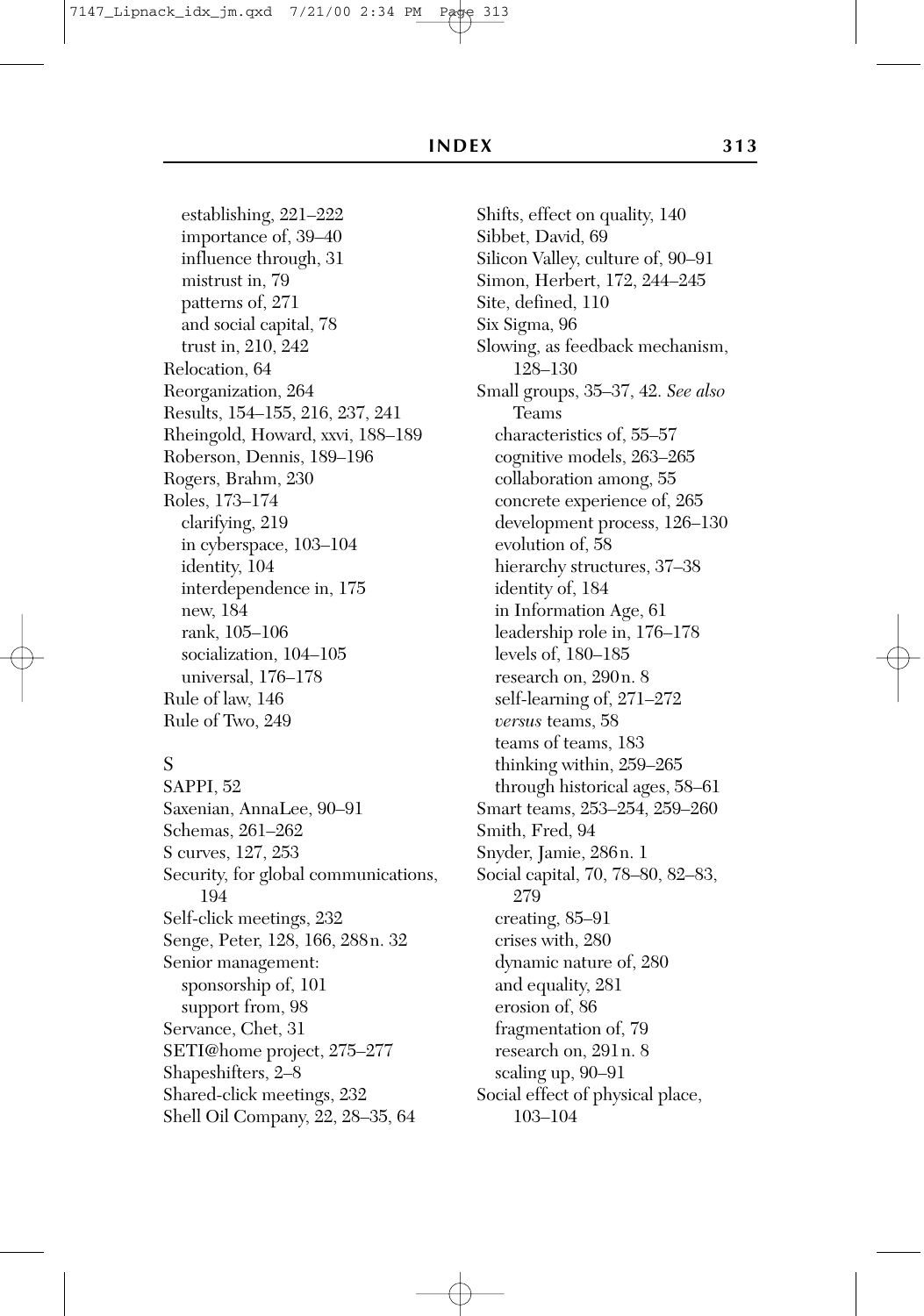Socialization, group membership, 104–105 Social networks, 88 Social structure, multilevel, 60 Society for General System Research, 89 Software: for connectivity, 51 global development of, 112–113 Space-time relationship, 252–253 Span of Communication, 54–55 Span of Influence, 54–55 Specialization, 179 Speech, 199–200 Speed of communication, 199 Sponsorship, 101, 141 Stapledon, Olaf, 273 *Star Maker* (Stapledon), 273–274 Starmer, Frank, 282–283 Start-up phase, 125, 128–129 Statement of purpose, 116 Statistical process control, 141 Steffens, Tom, 15 Stenquist, Brian, 278 Stillwater, Rebecca, 228–229, 261–262 Stone, Bob, 167–168 Storm, Marcel, 3 Strategic Initiative Teams (SITs), 31–35, 64 Strategic Intent document, 142 Strategy: cooperation as, 88–89 use of virtual teams for, 22–23 Stress, 127–128, 169–170 Stressed S process model, 127–130, 217 Success, and clarity of purpose, 142 Sun Microsystems, 93–95 communication styles, 102 consistent communications, 10–11 divisions of, 293n. 5

eSun, 8–11 financial site, 99–100 Glass House Gang, 98–99 information infrastructure, 8 SunTeams, 9 teams at, 94–95 Time Based Notification team, 3–4, 97–99 virtual SunTeams, 95–97 virtual team program, 101–102 Supercamps, 182–183 Sutherland, Bert, 234 Sutherland, W. R., 102 Sutton, Jennifer, 169 Synchronous communication, 133, 223, 232 Synergy, 57, 250–251 Systems: complexity of, 281–282 traditional, 250 Systems integrators, 117 Systems theory, xxvii, 126–127, 239, 249–250 holons, 172 Law of Requisite Variety, 281

### T

Takeoff phase of flight, 124 Task orientation, 58 Tasks, 153–156, 241 Taylor, Frederick Winslow, 249 Taylor, Tim, 161–162 Team-alone syndrome, 184–185 Team development, 124–126 Team dynamics, 127 TeamFlow, 236 Team managers, 140 Team members, 219–221, 237 compatibility of, 149–151 contact information for, 220–221 expertise of, 148 as holons, 172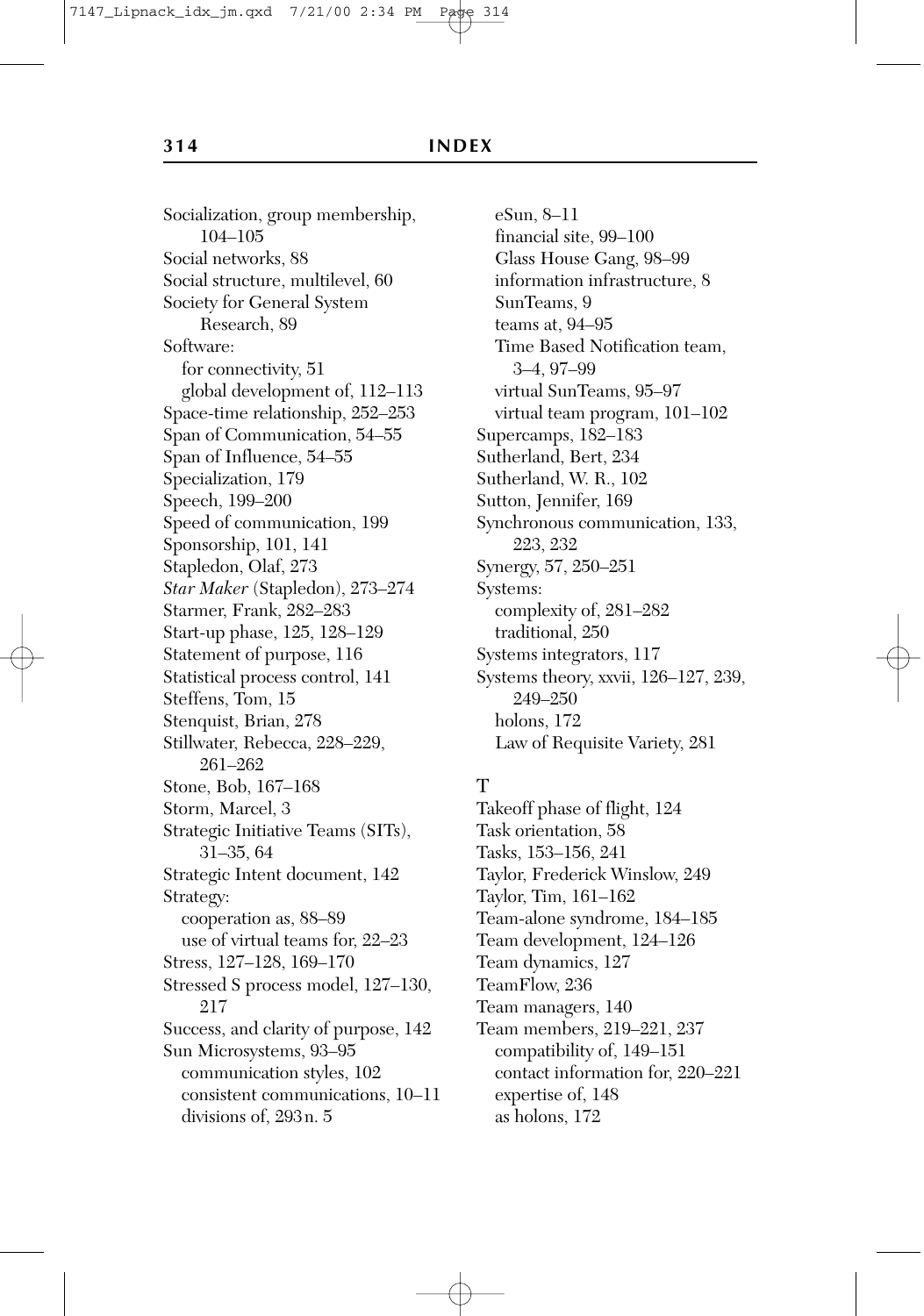identifying, 219–221 independence of, 174–175 roles of, 173–174 separation versus integration conflict, 169–170, 241 trust levels of, 98 Teamnets, 183–184 Teams: authority in, 146 characteristics of, 57–58 complex, 212 cooperation in, 149 definition of, 290n. 10 dynamism of, 130 empowerment of, 139 as heros, 184 for improving quality, 94 isolation of, 184–185 life cycles of, 125–130 positions within, 148 quality and shiftwork, 140 simple, 212 size of, 180–184 size-performance relationship, 297n. 28 software interfaces for, 268 as software users, 268 subteams, 212 together/apart dynamism, 130–133 types of, 139 Teams of teams, 183 Team tables, 219–220, 270 Tebbe, Jim, 32 Technology: for communication across boundaries, 112, 194–196 for connectivity, 50 cultural barriers to, 53 digital divide, 281 early development of, 257–258 for linking, 19, 189

new, 228 for virtual collaboration, 23–24 and virtual team development, 102 Telekinesis, 195 Telephones, 203 Test phase, 124–125, 129 Theory on networked organizations, 239, 243 Thinking, group, 259–265 *Third Wave, The* (Toffler and Toffler), 35 Time, 25, 242–243, 252 group existence in, 266–267 phases of, 134–136 problem of, 20, 65 Time wall, 229, 233–234 Time zones, crossing, 20 Tit-for-Tat strategy, 89–90 Tjosvold, Dean, 150 Tocqueville, Alexis de, 77 Toffler, Alvin and Heidi, 35 T1 lines, 297nn. 4, 10 Tooker, Gary, 94 Traditional business model, 5–6 Traditional office environment, 4 Traditional teamwork, 18–19, 23 Training, 52–53, 104, 114, 140 Tribus, Myron, 236 Trust, 28, 69, 72, 81, 242 benefits of, 69–70, 279–281 building, 31 increasing level of, 141 islands of, 279–282 for linking virtual teams, 19 mistrust, 79 in mutual-aid societies, 78 necessity of, 282–283 preestablished lines of, 85 in relationships, 210 safe space for, 114 virtual, 86–88 for wealth creation, 79–80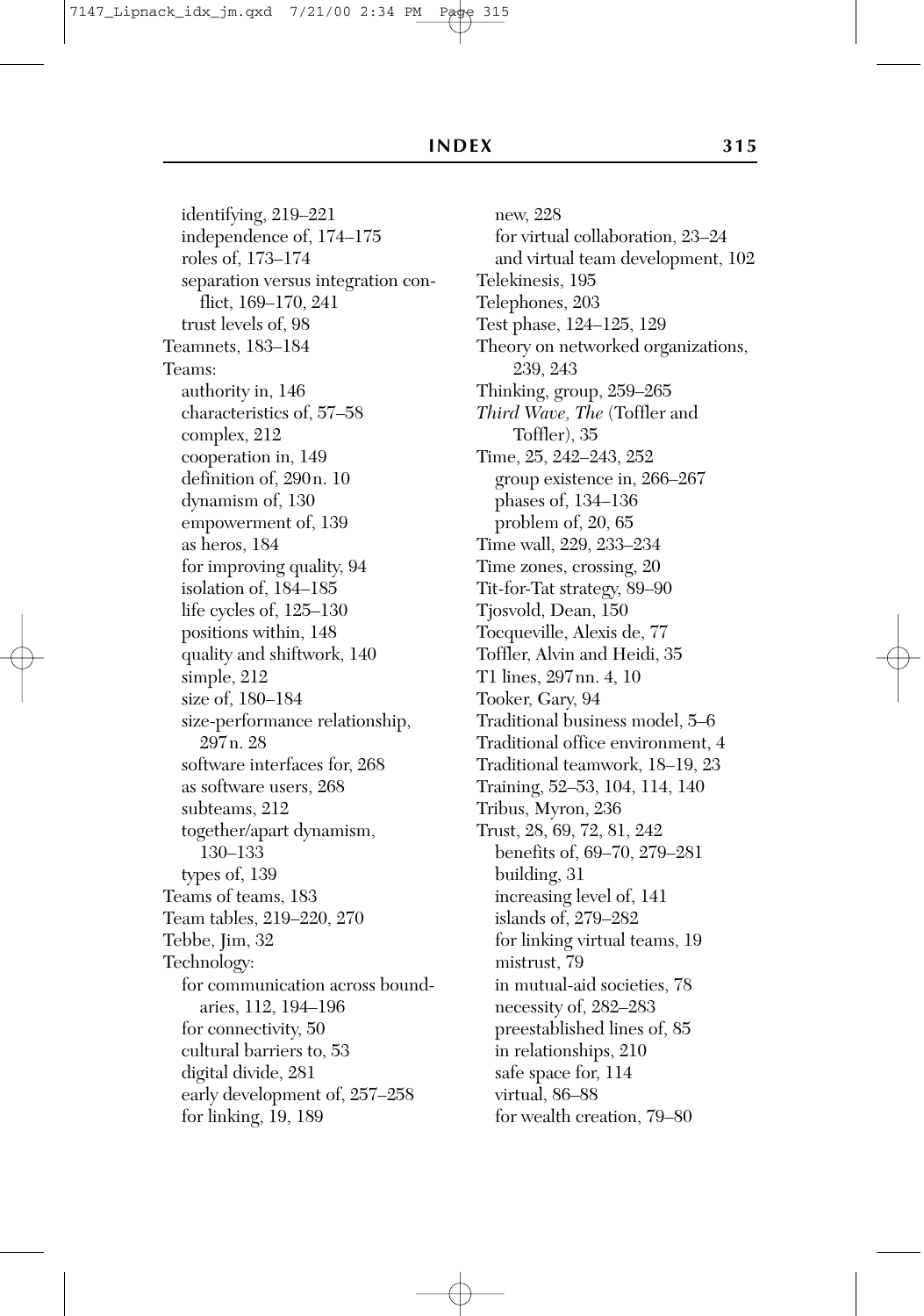Tucker, Alison, 50, 64 Tuckman model of team development, 126–130 Turner, Leigh, 3 Turoff, Murray, 258

#### U

*Understanding Media* (McLuhan), 196 Uniform Resource Locators (URLs), 235 United Nations Development Programme (UNDP), 90, 110 U.S. Department of Commerce, 21 U.S. Department of Energy, virtual quality panels, 45 U.S. Intelligence Community, 43 US TeleCenters, 38

#### $V$

Valent Software, 3 Ventro Corporation, 13 Vicious loops of trust, reciprocity, and network interaction, 81 Videoconferencing, 13, 133, 192 View Tech, 38 Virtual, definitions of, 15–16 Virtual capital, 84 Virtual deception, 87 Virtual edge, 7–8 Virtual gap, 7–8, 19 Virtuality, assessing, 65–66 Virtual organization development (virtual OD), xxviii Virtual reality, 16 Virtual team rooms, 228–234, 268– 271. *See also* Process rooms architecture of, 240–243 navigation techniques, 269–270 Virtual teams, xxiv–xxv, 4. *See also* Small groups; Teams benefits of, 21–22

bonds within, 184 boundary-crossing nature of, 6–7, 19–21 colocation of information and interactions, 18 communication techniques for, 4 competitive conflict within, 219 cross-organizational, 63–64, 66, 95–97 definition of, 18–19 distributed teams, 63, 66 emergence of, 61 face-to-face meetings of, 24, 98 failures of, 19 formation of, 211 goals for, 217–219 hierarchical nature of, 246 identity of, 104, 106, 214–215 media options for, 222–224 members of, 219–221. *See also* Team members milestones for, 216–217 mission of, 215–216 naming, 214 organizational models of, 24–25 password-protected sites for, 18 problems with, xxvii–xxviii relationships within, 221–222 roles within, 222 as strategic differentiators, 22–23 synchronous interaction, 64 varieties of, 62–65 Virtualteams.com, xxx–xxxi Virtual trust, 86–88 Virtuous feedback loops, 23–24, 81, 288n. 32 Vision, 141, 153–154, 156, 216

#### W

W. L. Gore & Associates, 183 War rooms, 113–114 Waterman, Robert, 48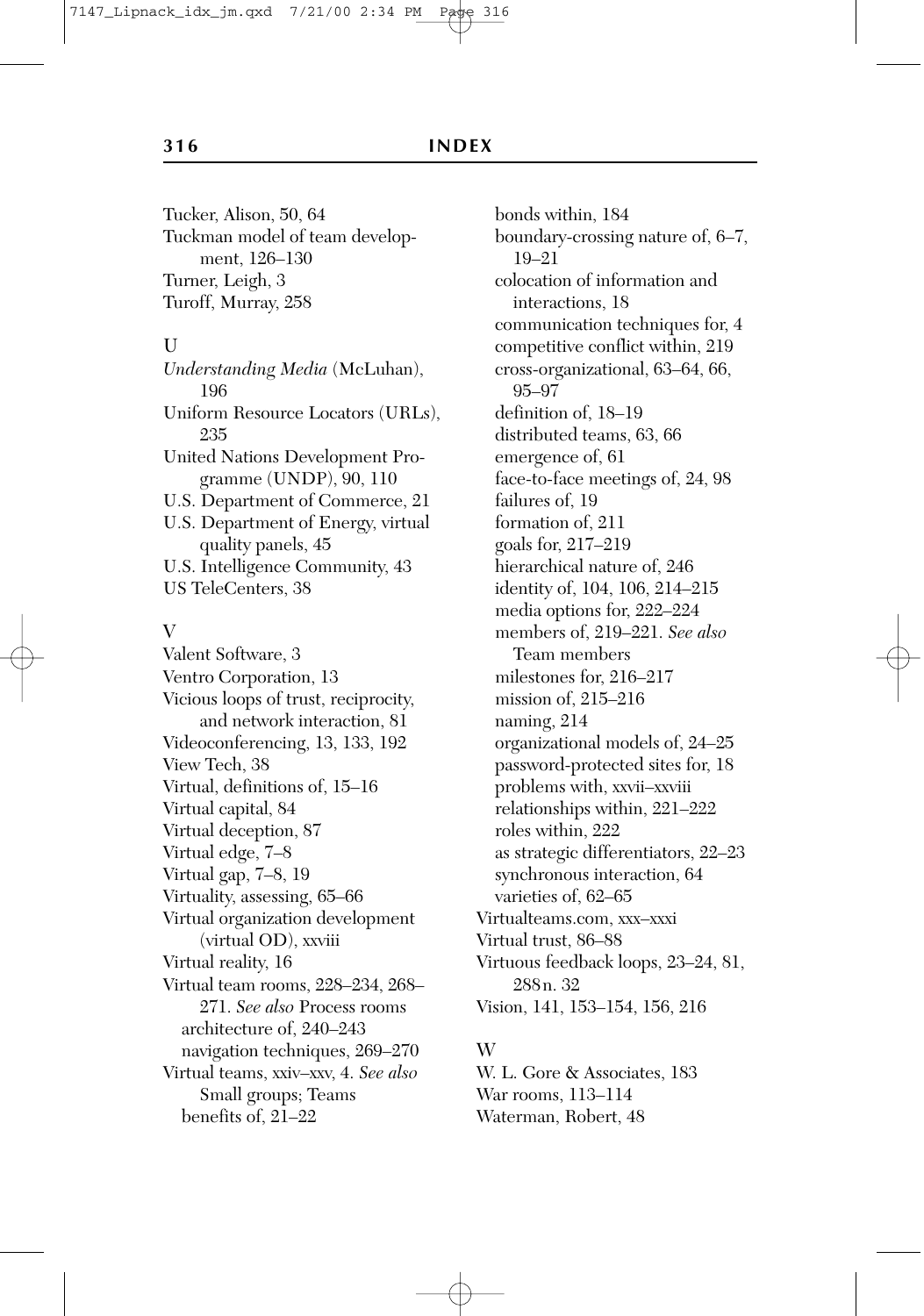Web. *See also* Internet advantages of, 5 evolution of, 17 as pull technology, 234 for team information link, 234–235 Weiner, Norbert, 17 Welsh, Jack, 7 Wheeler, Gary, 179 Whole-part pattern, 262, 269–270 Whyte, John, 4 Willett, Carol, 45 Williams, Chris, 3

Wireless devices, 5 Work: diffusion of, 5 nature of, 223 Work flows, 210 Working environments, differences in, 19 Worm Hole, 192–193 Writing, 197–198, 200–201

# Z

Zander, Ed, 9, 99 Zuboff, Shoshanna, 166